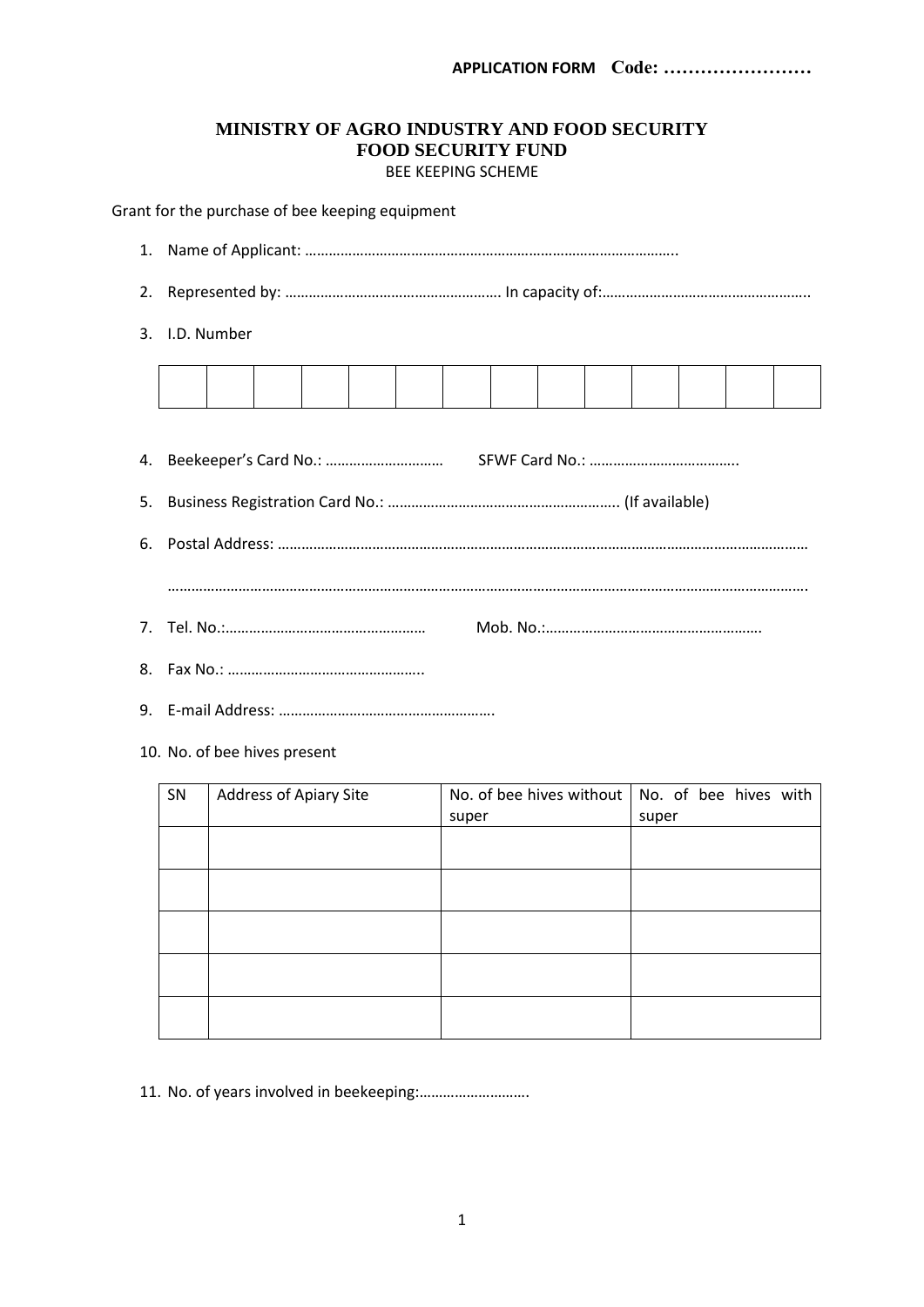# **MINISTRY OF AGRO INDUSTRY AND FOOD SECURITY FOOD SECURITY FUND** BEE KEEPING SCHEME

12. Quantity and cost of items to be purchased as per quotation (quotations to be supplied):

| SN             | Beekeeping equipment           | Quantity     | Specifications | Cost (Rs) |
|----------------|--------------------------------|--------------|----------------|-----------|
| $\mathbf{1}$   | Smoker                         |              |                |           |
| $\overline{2}$ | Hat and Veil                   |              |                |           |
| 3              | Overall                        |              |                |           |
| 4              | <b>Boots and Gloves</b>        |              |                |           |
| 5              | Honey extractor                |              |                |           |
| 6              | Hive tool                      |              |                |           |
| $\overline{7}$ | Bee hive without bee<br>colony |              |                |           |
| 8              | Bee hive with bee colony       |              |                |           |
|                |                                | <b>TOTAL</b> |                |           |

13. Amount of grant applied: Rs…………………………….

I Mr/Mrs ……………………………………………………………………………….. certify that the above information

is correct.

Signature: ………………………………………………. Date: …………………………….

## **Please note that:**

- The Application Form will be taken by the Entomology Division only if all appropriate documents (as per Annex I) are attached.
- A contract agreement with the Ministry of Agro Industry and Food Security has to be signed before grant is disbursed, and all terms and conditions therein should be adhered to.
- The Ministry of Agro Industry and Food Security is not responsible and liable for any mishap in the implementation of your project.